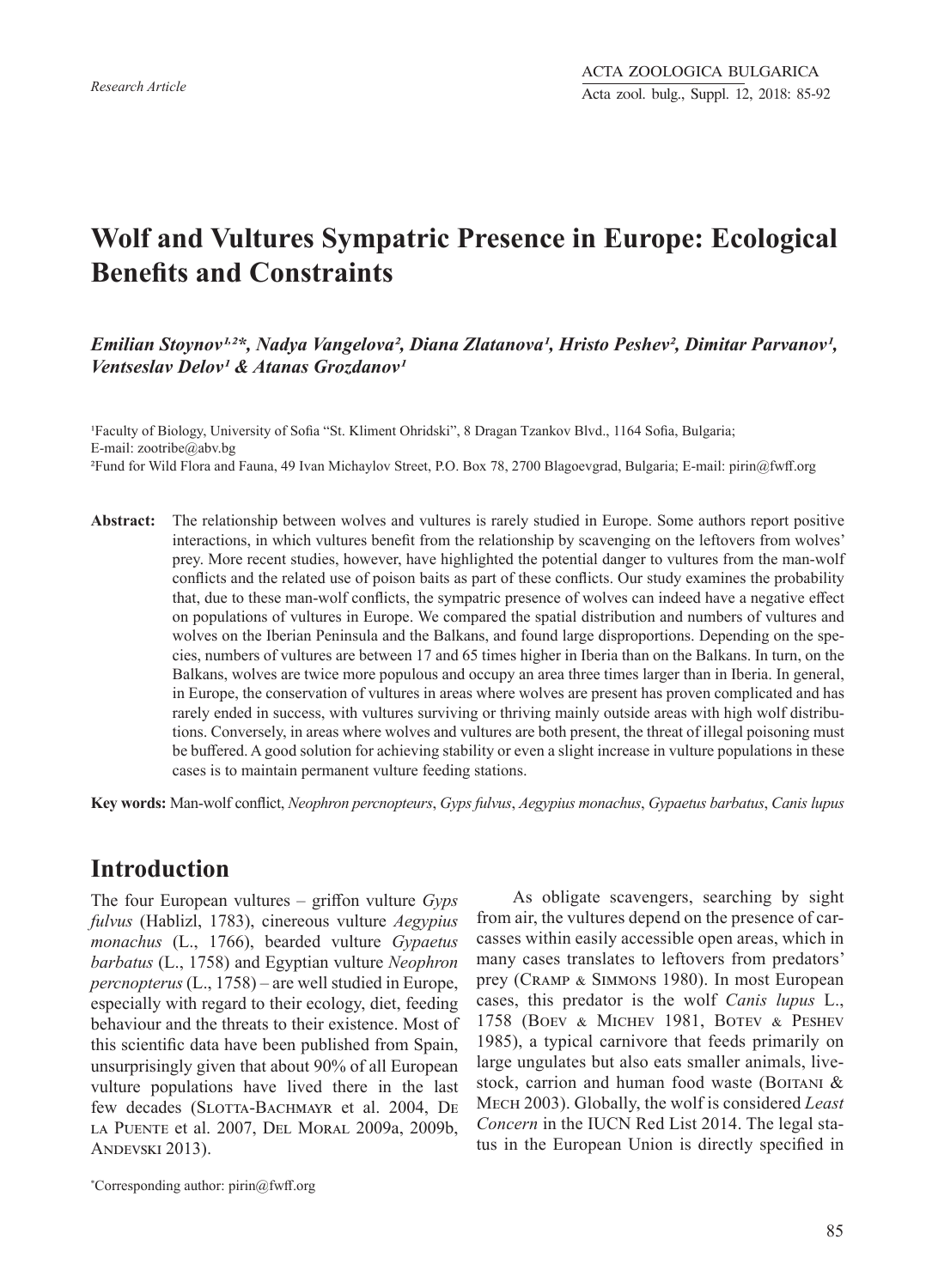the Habitats Directive (92/43/EEC). By default, wolf populations are listed in the Habitats Directive under Annexes II and IV. Annex II requires the establishment of Natura 2000 sites for the species, while Annex IV requires strict protection, prohibiting any destruction or damage to the population (but with derogations still possible under Article 16) (Kaczensky et al. 2013).

Vultures are seriously threatened, both in Europe and globally (IUCN Red List 2014). Some studies have highlighted the importance of factors such as human disturbance, poisoning or food availability (BOTHA et al. 2017). The bearded and the cinereous vultures are listed as *Near Threatened*, the Egyptian vulture as *Endangered* and the griffon vulture as *Least Concern* in the IUCN Red List, while all four species are of conservation interest in their European range and therefore listed in Appendix I of EU Birds Directive 2009/147/EC or countries' Red Data books and subject to a number of conservation initiatives.

The relationship between wolves and vultures is rarely studied in Europe. Some Bulgarian authors have reported positive interactions between the wolf as a predator and the vulture as a scavenger that can benefit from its prey leftovers (Boev 1978, Boev & Michev 1981, Botev & Peshev 1985, Angelov et al. 2005). Conversely, the wolf can locate carcasses to scavenge by observing where vultures congregate and circle over dead animal corpse (M. KURTEV *in litt.*). However, some more recent studies highlight the conservation danger of the man-wolf conflict and the related use of poison baits, which appears to be a great threat for vultures (Sakoulis 2001, Lopez 2001, Xirouchakis & Tsiakiris 2009, Andevski 2013, Demerdzhiev et al. 2014). In Greece, a direct relationship has been detected between the appearance of wolves and the reduction in numbers of cinereous and griffon vultures as a result of poison baits used by farmers to control the wild carnivores and feral dogs (SAKOULIS 2001).

The vultures never settled to breed outside latitude North 50° in Europe and experienced a dramatic decline through the late XIX and earlyand mid-XX Century. At present, they are patchily distributed in Southern Europe and in the Mediterranean, where once they were abundant. During the same period, wolf populations also suffered a dramatic decline, and some authors have presented the use of poison baits as a major factor in this species' decline (LOPEZ 2001, BOITANI & Mech 2003, Chapron et al. 2014). Although the vultures were not a direct target of these baits, it is certain that the use of poison baits contributed to their decline, as well (IUCN Red List 2014 and the references therein).

In 25 years of modern vultures conservation in the Balkans, its success has hardly proven comparable to the results from Spain and France (where a significant increase in numbers and range occurred). Investigating the factors behind that difference, we researched and compared the history of food availability for the last 30 years and the quality of nesting sites and habitat, but none of these factors were clearly linked to the large disproportion of vulture populations in Iberia and on the Balkans.

The general maps presented in the report of Chapron et al. (2014) and their data about the populations and trends of large predators returning to Europe focused our attention to the fact that the wolf in the Iberian Peninsula is found outside the large vultures' distribution range. We initiated the current study having in mind the above information but also the following:

Poisoning, in general, is the single most important mortality factor for vultures (BOTHA et al. 2017);

The Greek authors SAKOULIS (2000 and 2001) and Xirouchakis & Tsiakiris (2009) have stated that the decline of vultures in Greece and the complete extirpation of griffon and bearded vultures from the mainland can be attributed to the wolf's return from the late 1980s and the consequent increase of illegal poison baits used by livestock breeders;

The Bulgarian study of Parvanov et al. (2018) found the main reason for the poisoning of vultures in Bulgaria, Greece and FYR of Macedonia was the poison in baits targeting the wolf, among several others variables tested.

The present study examines the possible correlation between the presence of wolves and modern European trends in vulture populations, based on man-wolf conflicts and related illegal use of poison baits. We visualize the most current distribution of the four species of vultures and of wolf populations in Europe and calculate the level of their sympatric presence. Data from published sources were used and the following objectives were set: (1) to examine the extent of sympatric presence of each vultures species with wolf, based on precise and most up to date data for their distribution in Europe; (2) to test whether feeding sites' availability and operation is related to the vultures' presence and persistence in the Balkans; (3) to discuss how these variables explain the spatial distribution of vulture species within the wolf range and their temporal fluctuations, and which conservation measures should be applied.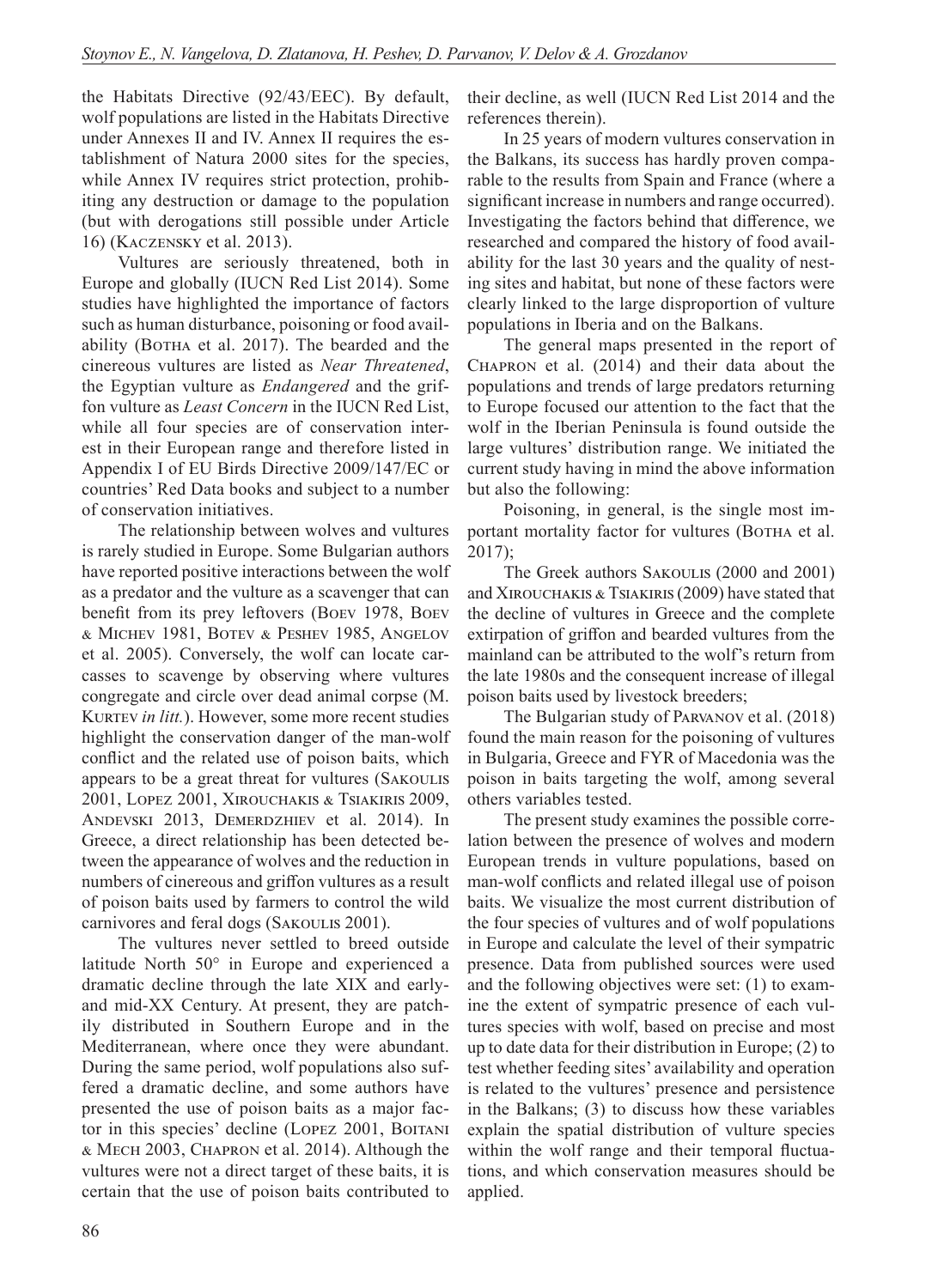# **Materials and Methods**

The study presented here is based on the analysis of published literature. We reviewed 56 scientific papers on vultures and wolves in Europe, released in the period 1978-2018.

### **Study area**

The vultures and wolf population numbers and distribution in Europe were studied based on maps produced from most recent and detailed studies. Special attention was paid to the comparison between the Iberian and Balkan Peninsulas, which have similar sizes and climatic and geographic features and both still harbour populations of these species. More detailed analyzes were done for the griffon vulture on the Balkan Peninsula, where it is the only vulture species with an increasing, albeit still unstable, population.

### **Question 1. Do vultures and wolves co-exist in modern Europe?**

In the case of the wolf, a comprehensive study including most of Europe was published by Kaczensky et al. (2013), where the species population numbers and distribution by country was presented in a 10x10 km EEA cells grid. In this report, the authors categorize wolves' presence as either "*sporadic"* or "*permanent"*. We consider that only the permanent wolf presence is a reason for constant conflict with man affecting vulture populations. Thus, we analyzed only the permanent presence distribution of wolves.

For the vultures, we used the last available data from the national censuses of the four species in Spain (De la Puente et al. 2007, Del Moral 2009a, 2009b) or general maps of BirdLife International species factsheet in case of the bearded vulture. We used data for the griffon vulture in Europe presented in the species Action Plan by SLOTTA-BACHMAYR et al. (2004) and compiled data for the vultures on Balkan Peninsula by ANDEVSKI (2013).

Other than in cases where we had explicit details for the home range and the breeding and foraging territory of vultures, we abided by these common rules: colonies of griffon and cinereous vultures were buffered by 30 km and single pairs of bearded and Egyptian vultures were buffered by 10 km, so as to include their home range. In this way, a colony of griffon or cinereous vultures shown as a point on the map actually translated to 25 cells of 10x10 km EEA in a batch. Similarly, a breeding pair of Egyptian or bearded vulture is provided as 9 cells of 10x10 km EEA in a batch.

We used GIS (QGIS) software to visualize the distribution of the studied species. Populations' and distribution maps of the wolf and the four species of vultures in Europe were overlaid and 10x10 km EEA cells of sympatric presence were counted.

The null hypothesis (H0) was that in recent years vultures have been largely found in areas where the wolf exists in Europe. The H1 was that vultures are not found in areas of wolf presence. We looked for a relationship between the number of 10x10 km EEA cells occupied by breeding griffon/cinereous/Egyptian/ bearded vultures and the number of cells where wolves were not present within their range, after excluding the cells with wolves-vultures sympatric presence were excluded. Because of the non-parametric data used, a Spearman's correlation coefficient (Spearman 1904) was computed to assess the relationship.

#### **Question 2. Are vultures found on the Balkans only where feeding sites operate?**

We collected and analyzed data pertaining to the establishment and maintenance of feeding sites for the vultures on the Balkans and tested if this conservation measure could have aided the survival of certain vulture species in sympatric presence with wolves. Fifty-eight griffon vulture colonies from the Balkans were analyzed using the following variables: a) Presence of wolves:  $no - 0$ ,  $yes - 1$ ; b) Vulture feeding site operation:  $no - 0$ , sporadic  $- 1$  and permanent – 2; c) Trend of the colony: decreasing – 0, fluctuating  $-1$ , stable  $-2$  and increasing  $-3$ .

A chi-square test of independence and a Fisher exact test were performed to examine the relationship between the trends of Balkan' griffon vulture colonies, wolf presence, and the supplementary feeding of vultures.

The results from the statistical tests were considered significant at *P*<0.05.

### **Results**

### **Numbers of vultures and numbers and range size of wolf populations on the Balkans and the Iberian Peninsula**

The wolf population on the Balkan Peninsula is twice larger in numbers and occupies about a three-fold larger territory compared to the Iberian Peninsula. The number of occupied cells in the 10x10 km EEA grid are 3,314 on the Balkans and 1,203 in Iberia (Kosovo and Montenegro were not included, due to a lack of data). In Spain, the Iberian wolf population covers some  $120,000 \text{ km}^2$ , but more than 90% of wolves are concentrated in three autonomous regions in the NW part of the country: Castilla y León, Galicia and Asturias. On the Balkans, however, the wolves are much more evenly distributed on the entire territory.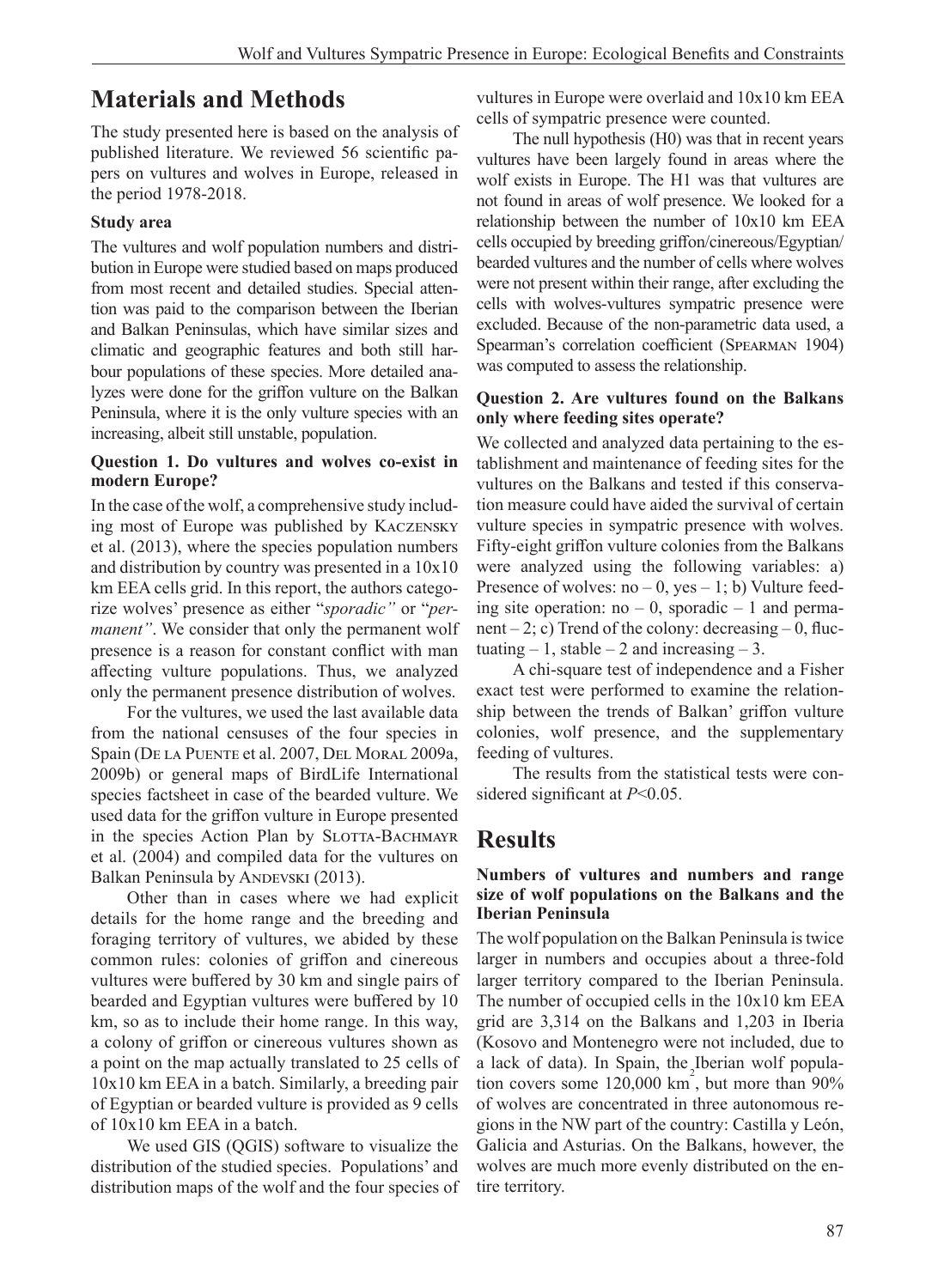| <b>Species/Region</b> | <b>Iberian Peninsula</b> | <b>Balkan Peninsula</b>      |                          |  |
|-----------------------|--------------------------|------------------------------|--------------------------|--|
| <i>Gyps fulvus</i>    | 25,000 <sup>1</sup>      | 600 <sup>1</sup>             |                          |  |
| Aegypius monachus     | 1,845 <sup>2</sup>       | 28 <sup>1</sup>              |                          |  |
| Gypaetus barbatus     | 120 <sup>3</sup>         | $6 - 7$ <sup>1</sup>         | Number of breeding pairs |  |
| Neophron percnopterus | 1.500 <sup>4</sup>       | 80 <sup>1</sup>              |                          |  |
| Canis lupus           | $2,200 - 2,500^5$        | $3,950 - 5,000$ <sup>5</sup> | Number of individuals    |  |

**Table 1.** Number of vultures and wolves in the Balkan and Iberian Peninsulas

1 – Andevski (2013); 2 – BirdLife International (2013); 3 – BirdLife International (2014); 4 –BirdLife International (2004); 5 – Kaczensky et al*.* (2013).

**Table 2.** Correlation between the vulture breeding territories (number of 10x10 km grid cells occupied by the species) and the area without wolf presence (number of 10x10 km grid cells) in certain European countries.

| <b>Species</b>        | N  | r    | P             |
|-----------------------|----|------|---------------|
| Gyps fulvus           | 14 | 0.68 | $0.0075*$     |
| Aegypius monachus     | n  | 0.74 | 0.08          |
| Gypaetus barbatus     |    | 1.00 | $0.0003*$     |
| Neophron percnopterus | 10 | 0.97 | $\leq 0.001*$ |

\* Correlation is significant at  $0.01$  level (2-tailed). N – number of cases (European countries, included in the study where the species occurs nowadays),  $r - S$  pearman correlation coefficient, P – probability

#### **Checking the sympatric presence of wolf and vultures in Europe**

See Table 2 and Fig. 1.

#### **Analysis of feeding site statistics on the Balkan Peninsula**

The relationship between supplementary feeding and the positive trend of Balkan griffon vulture colonies with sympatric presence of wolves was found to be significant with the chi-square test of independence,  $X^2$  (12, N = 58) = 65.8, *P* < 0.01, and also with the Fisher's exact test  $P \le 0.001$ .

### **Discussion**

In Bulgaria, Greece and the FYR of Macedonia, the vultures are mainly poisoned in cases when the bait targets wolves (Parvanov et al. 2018). This could be attributed to the fact that wolves kill prey on a regular basis in relatively small areas that are accessible for vultures. The birds tend to adapt to this predictable source of food and become easily killed when a shepherd illegally puts poison in the carcass of an animal killed by wolves in an attempt to avenge the losses incurred and prevent new depredations.

Additionally, ANDEVSKI (2013) claims that the main cause for the decline of vultures in the Balkan region and the current limiting factors for their recovery is the use of poison against wild predators that come into conflict with human activities (mainly livestock farming and hunting). Our study provides additional support to this concept and also to the data of Sakoulis (2001) and Xirouchakis & Tsiakiris (2009) that the wolf presence, or reappearance after decades of absence, is clearly linked to the vultures' decline and misfortune in this particular territory.

In terms of worldwide distribution, the wolf reached its lowest point in the 1960s. The recovery of this species in the seventies was a result of increasing environmental awareness and the implementation of environmental conservation laws (Lopez 2001). At present, the wolf is the second most abundant large carnivore species in Europe, with an estimated total number of over 12,000 individuals, with most populations increasing or stable during recent years (CHAPRON et al. 2014). According to the Chapron et al. (2014), the wolf population on the Balkans increased up to 5 fold in number and range from 1970-ies to 2014.

In the same period, the last bearded vultures became extinct from the mainland Balkans, along with many of the griffon and cinereous vultures, and the same process continues rapidly in the last decades with the Egyptian vulture (ANDEVSKI 2013, Velevski et al. 2014).

The use of poison for wolf control is a commonly used local method employed by shepherds to reduce depredation events, but it can not be considered a major threat to the wolf species itself (Iliopoulos 2000, Sakoulis 2001). On the other hand, the extinction of vultures in Central Greece in the 1990s was attributed to the re-establishment of wolf packs and the related increasing illegal use of poisoned baits. The anticipated result for wolf extermination by poison baits never occurred, but the detrimental effects of this illegal practice on other wildlife species, such as vultures, became obvious only a few years later (SAKOULIS 2001).

Our results show that colonies of griffon and cinereous vultures and nuclei of bearded and Egyptian vultures breeding pairs survived on the Balkans only outside the wolf range. In areas of co-existence with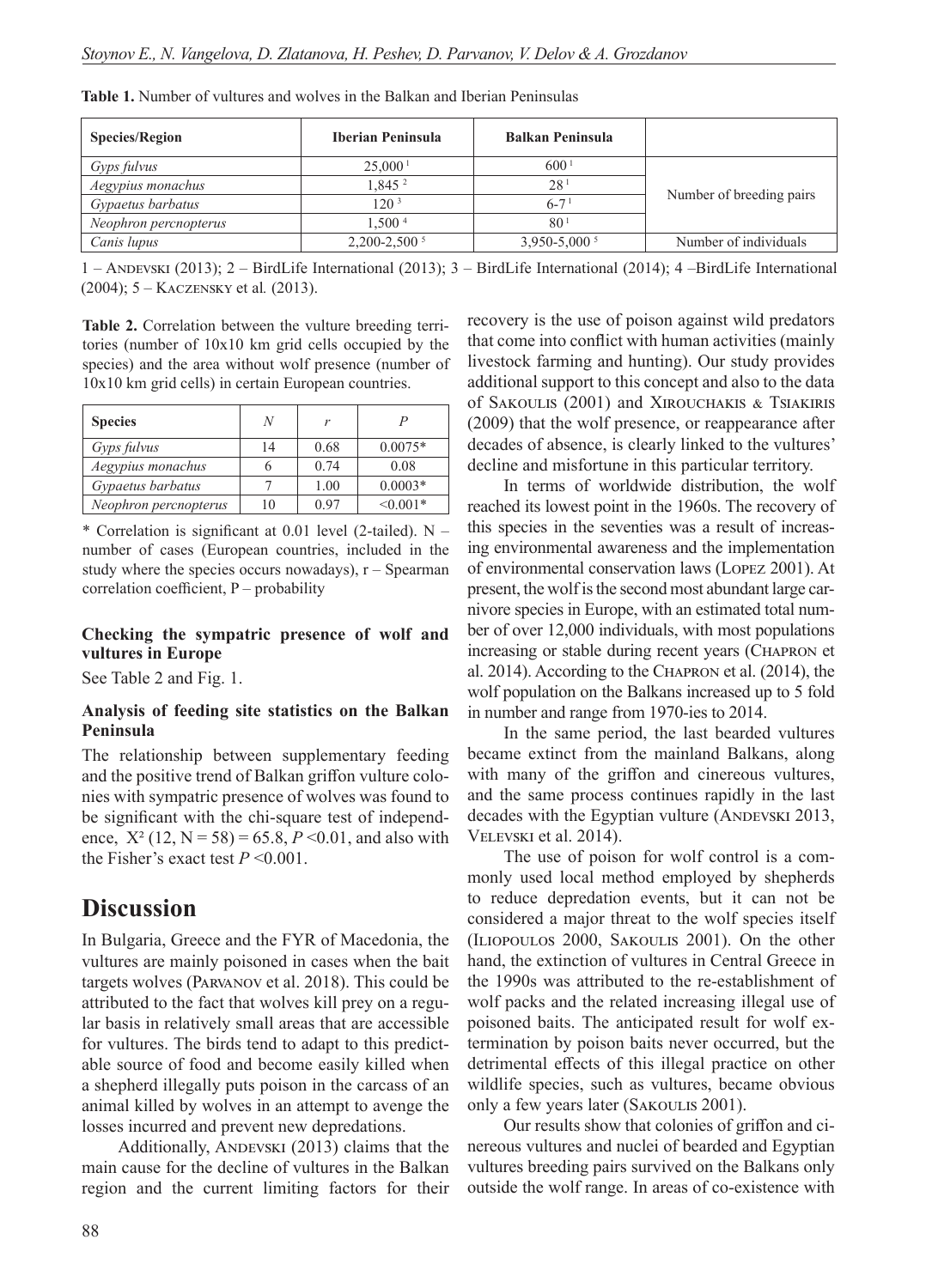

**Fig. 1.** The four European vulture species and the wolf distribution in Europe – wolf range is compiled by Guillaume Chapron (KACZENSKY et al. 2013), the griffon vulture range is compiled by SLOTTA BACHMAYR et al. (2004) with additions from the authors, the cinereous, bearded and Egyptian vultures distributions are according to IUCN Red List (2014).

wolves, certain species of vultures survived only where intensive and continuous feeding site operation has been in place, or alternatively, in the case of the FYR of Macedonia, where slaughterhouses' dumpsites were freely accessible for vultures.

Our study rejects the H0 and is in disagreement with the theoretical statement of Boev (1978), Boev & Michev (1980) and Botev & Peshev (1985) that the vultures need the wolf's predatory activity to ensure in a natural way the availability of leftovers for scavengers. Although this theoretical situation might hold true without the man-wolf conflict and the related poison use, the recent overlap in wolves and vultures' distributions in Europe has proven to be significantly antagonistic. In Southern Europe, vultures are observably absent wherever the wolf is present. In modern Europe as a whole, the largest vulture populations flourish or at least survive, where the wolf is absent (for example, in most of Spain, France, Portugal and some Mediterranean Islands, including Mallorca, Corsica, Sardinia, Cres Island (Croatia), Crete (Greece) and Cyprus. The numbers of the large European vultures on the Iberian Peninsula are 40 fold larger in total than on the Balkan Peninsula despite their almost equally sized areas and geomorphologic and climatic similarities. Meanwhile, the number and range of wolves on the two peninsulas are 3 to 1 in favor of the Balkans.

About 98% of the griffon vulture population in Europe is found in Spain, France and Portugal, and about 95% of it lies outside the wolf range on the continent. In Spain, only a small part of the griffon and Egyptian vulture populations overlap with wolf distribution (in Central North and NW Spain), while the bearded and cinereous vulture populations fall entirely outside the wolf range. It will be interesting to see further research on this topic with detailed spatial and temporal distribution of vultures and wolves and ecological factors on the Iberian Peninsula.

To date on the Balkans, the only healthy subpopulation of griffon vultures that has survived without special and intensive conservation efforts is found on Crete Island in Greece. About half of the species' Balkan population (240 pairs) inhabits Crete, in complete absence of the wolf. Other large subpopulations ( $\approx$ 100 pairs) of griffon vultures on the Balkans are found on the Croatian Cres and Krk Islands, again in absence of the wolf. The others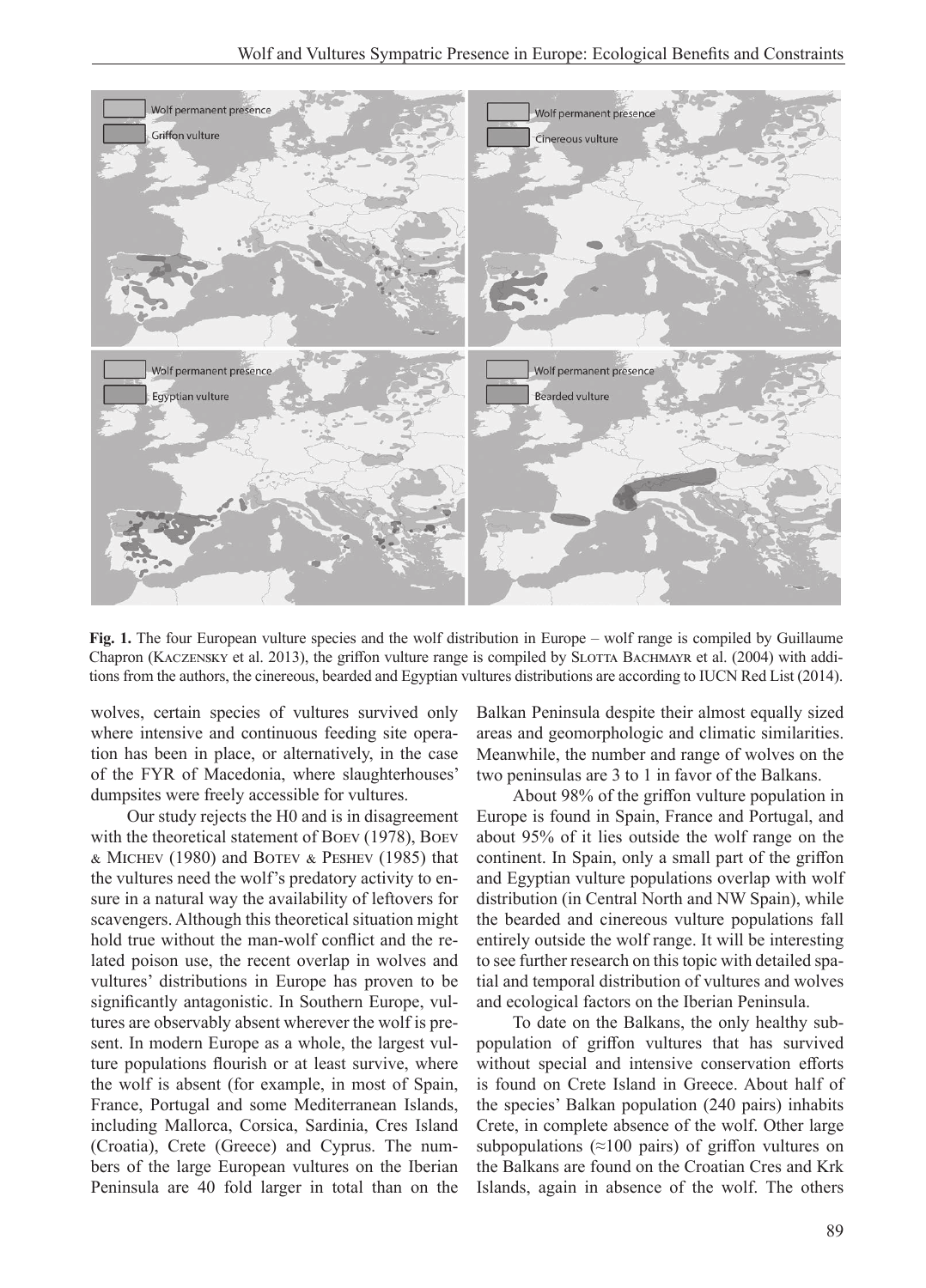

**Fig. 2.** Wolf and vultures coexistence: ecological benefits and constraints.

- *• The main benefits from species coexistence are the positive trophic interactions*. Wolf kills are important and preferable food sources for vultures. One of the main reasons for this is because they are frequently available. Especially in areas with lower livestock and wild ungulates density, this source of food for the vultures could be very important. Another reason is because they are fresh, opened, and usually found away from people. In addition, the broken and chewed bones by the grey wolf provide small fragments which are good calcium source for vultures. The wolf is able to see vultures from a large distance when they fly and congregate above the animal carcass and they usually approach it to scavenge.
- *• The main constraints from species coexistence are food resource competition and human-animal conflict consequences.* Searching from the sky in large groups the vultures usually find the carcasses first and can eliminate available meat shortly, thus competing the wolf for food resources. The wolf conflicts with livestock and game owners are common reasons for poisoning events that usually affect vultures. A study shows that the poison used to kill grey wolf was the primary cause of 60% of all registered vulture poisoning events in the southern Balkan Peninsula during the last 36 years (Parvanov et al. 2018).

few remaining colonies on the Balkans, all of which fall partly or entirely within the wolf range (Serbia, Bulgaria, the FYR of Macedonia, Evros in Greece), are under permanent and long-term conservation efforts (feeding sites, public awareness, education etc.) by state institutions and local NGOs. In the FYR of Macedonia, although conservation efforts are not so regular and intensive, slaughterhouse offal is deposed at open dumpsites that effectively play the role of vulture feeding sites. This is no longer possible in Greece and Bulgaria due to EU sanitary requirements. The future accession of the FYR of Macedonia to the EU may result in closing these

slaughterhouse dumpsites and as a result will likely negatively affect the remnant griffon and mostly Egyptian vulture population in the country.

The result for the cinereous vulture's antagonistic relationship with the wolf was nearly significant at P=0.08, which might be attributed to the small data set available. Thus, further and more detailed research on the subject is needed. In all likelihood, the cinereous vulture is highly affected by man-wolf conflicts in Europe, because it is a species with a close relationship to the wolf (BOTEV  $&$  Peshev 1985). It readily feeds on the leftovers from wolves' prey  $-$  a fact hardly noticed and reported in Spain, because the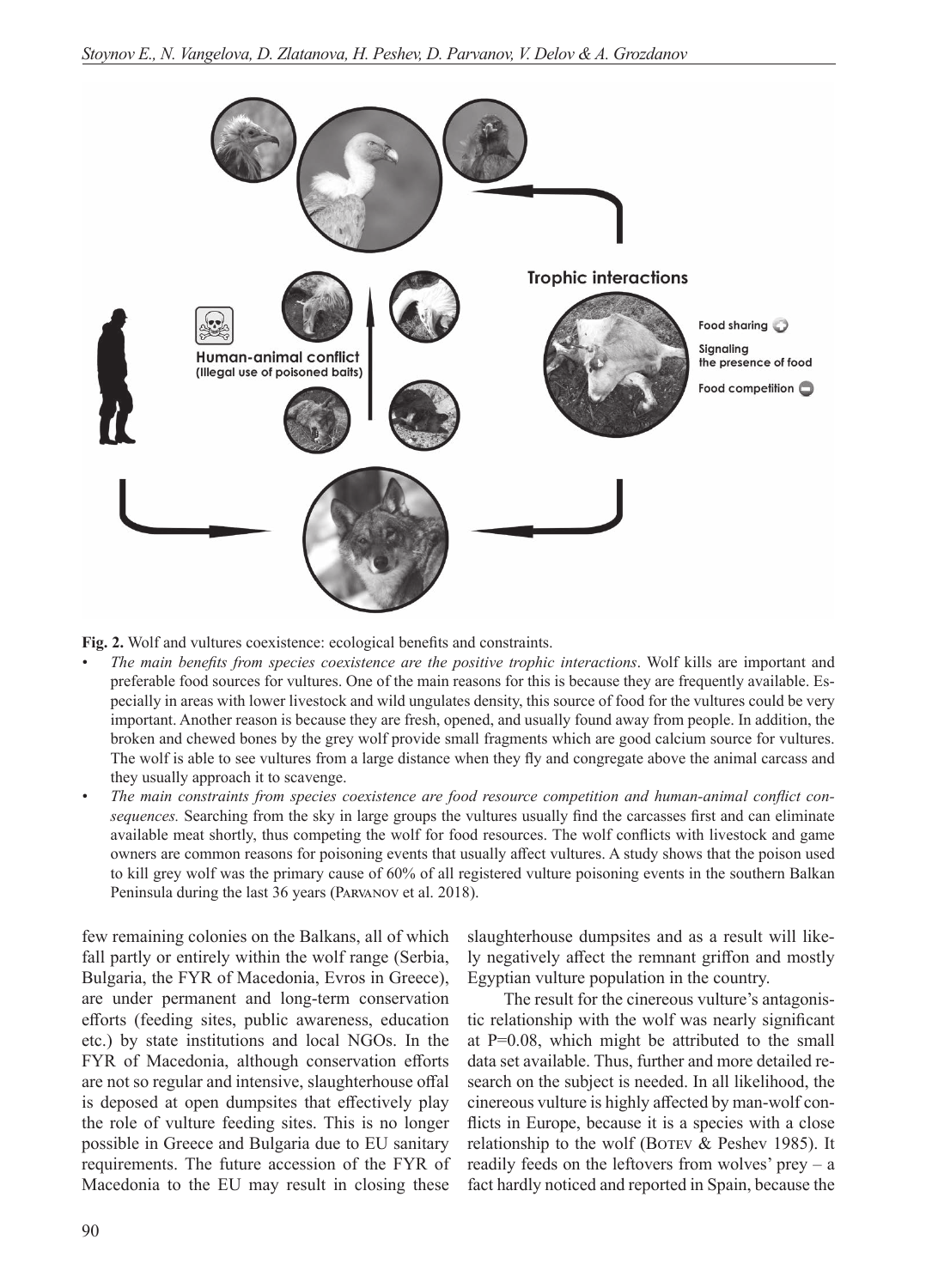two species have not been found together for the last few decades. The principle cause for the cinereous vulture's higher incidence of being affected by poison, compared to more abundant species exposed to poison to the same extent, lies in its alimentary habits. The cinereous vulture specializes in feeding on medium and small carrion, so that it is more exposed to foxes, cats, badgers and other kinds of predator carrion that are precisely the ones targeted by poisoned bait (Sanchez 2001). This is true to an even larger extent for wolf kills because the cinereous vulture readily lands to feed in open forest habitats where wolves' prey is usually found, especially if the wolf is still around (authors' own observation). Healthy populations of cinereous vulture are nowadays found only outside the wolf's range in Europe: Central to Southwestern Iberian Peninsula, Mallorca, Crimean Peninsula and French Massif Central and Pre-Alps (in the former two areas - successfully reintroduced). The cinereous vulture's only remaining colony on the Balkans (within the wolf range) is found in Dadia Forest National Park in NE Greece. This colony is supported through intensive feeding site operations and a number of other conservation measures. VASILAKIS et al. (2005) suggests that the specimens that are attached to the protected area and feed on the poison-free food at the feeding site are those who survive and maintain the colony. Each group of birds that does attempt to disperse outside this area is most probably exposed to poison (Vasilakis *in litt*.).

Where it can, the bearded vulture tends to target wolf kill leftovers as this way it has an access to its preferred food, namely the bones of medium sized mammals. This is probably why the species was almost extirpated from Europe during the mass poisoning campaigns against predators in the early to mid XX Century.

Solitary-nesting scavengers, such as the bearded vulture, which feeds on small carrion, are most susceptible to poisoned baits, even those the size of meatballs (Brown 1991), and thus more prone to extinction. This is very much true for the Egyptian vulture as well.

The bearded vulture in Europe survived outside the current wolf range – the Pyrenees, Corsica and Crete Islands – and was successfully restored in the Alps in the absence and current reappearance but still low numbers and densities of wolves. The last few birds that remained in mainland Greece within the wolf range are no longer present (SAKOULIS 2001, Xirouchakis & Tsiakiris 2009). Just recently, promising results for the reintroduction of the bearded vulture in Andalucía were reported by the Vulture Conservation Foundation. It is worth mentioning that the region is now free of wolves – less than 10 animals in Sierra Morena (Kazciensky 2013). At the same time, an attempt for the reintroduction of bearded vultures in the Picos de Europa National Park, Asturias, failed due to the permanent man-wolf conflict and the related use of poison baits (Anonymous 2015).

The Egyptian vulture has survived in Europe largely outside the wolf range, in Spain, Portugal, France, Italy, Menorca and Canaries. On the Balkans, the species was still abundant until the 1970s, when the wolf was almost extirpated. In all likelihood, the poisoning that generally took place in the winter months of those years did not affect the Egyptian vulture because, as a migrant species, it spends the winter season in Africa. However, the Egyptian vulture is now declining rapidly in most of its range. Once again, this species is doing better nowadays in areas outside the wolf range. The only surviving pairs within the wolf range on the Balkans are found in the Eastern Rhodopes shared between Bulgaria and Greece, with both sites well supplied with vulture feeding sites, and FYROM, where the species still benefits from slaughterhouses dumpsites. In NW Bulgaria, a small nucleus of a few pairs survives, as does a small population in Albania (VELEVSKI et al. 2014), both outside the wolf range.

## **Conclusions**

It can be concluded that in areas of sympatric presence of griffon vulture and wolf, an effective solution to buffer the illegal poisoning threat and to achieve stability or even slight increase of the vulture population is to maintain permanent vulture feeding stations.

We can conclude that to protect the vultures within the wolf range in Europe, a low enforcement against poison use and a combination of legislation adaptation and conservation actions are needed. Some of these include:

Any future wolf conservation and management planning should take in mind the poison issue and its effect on vultures.

Implementing a combination of measures targeting the man-wolf conflict on the Balkans, such as: 1. Restocking and reintroducing wild ungulates (fallow deer, red deer, chamois, Alpine ibex, etc.) as an alternative food base for wolves and/or vultures; 2. Adapting livestock management practices by improving the night corrals and shifting from sheep and goats to cattle (Stoynov et al. 2014), as well as introducing fenced ranches; 3. A wide introduction of livestock insurance;

Feeding sites for vultures should be considered an irreplaceable conservation tool within the wolf range.